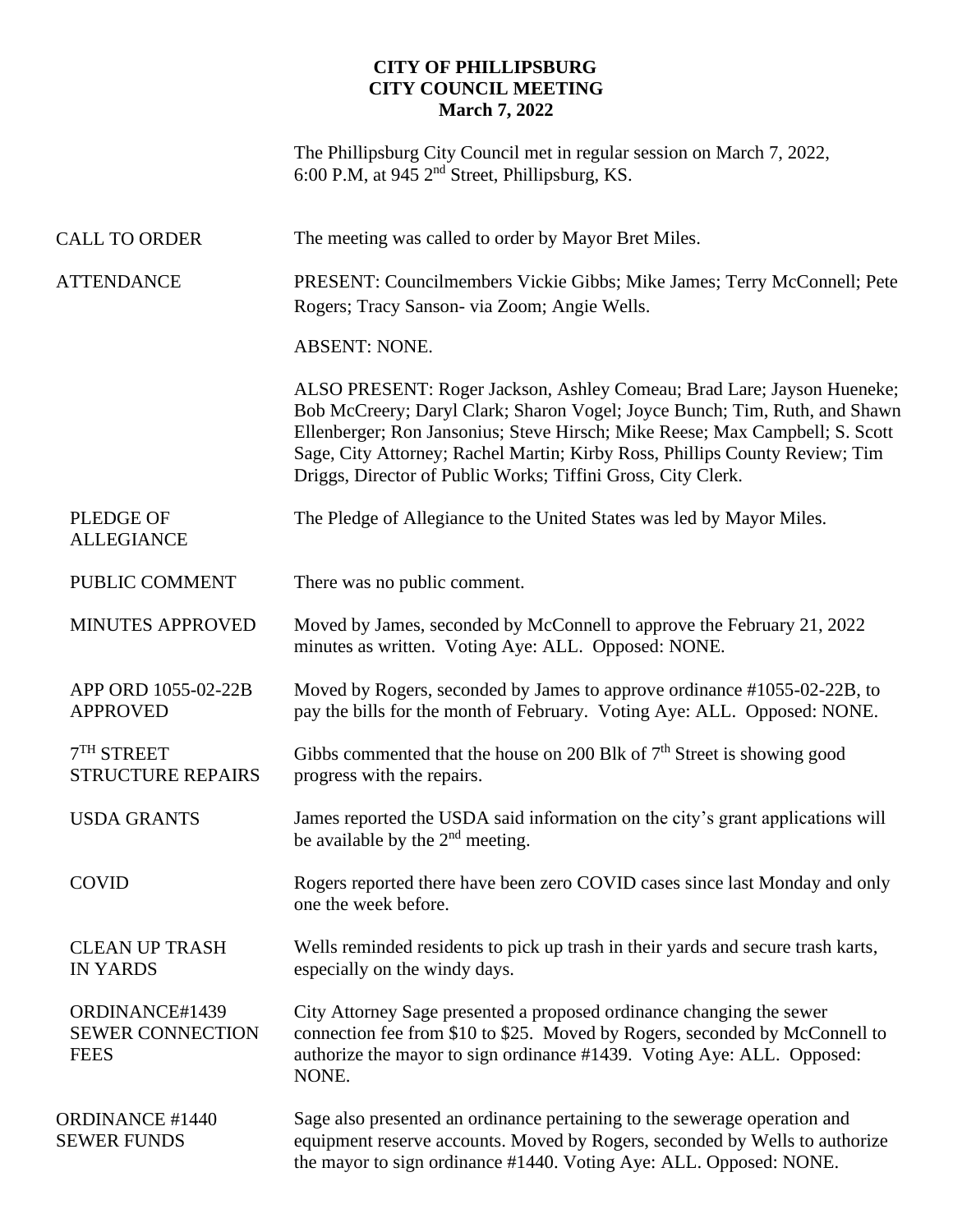| <b>PUBLIC WORKS</b><br><b>UPDATE</b>                                                                          | Driggs reported public works crews have been working on a water leak at 4 <sup>th</sup><br>Street and G Street, getting planters ready for downtown, and stocking up on<br>inventory.                                                                                                                                                                                                                                                                                                                                                                                               |
|---------------------------------------------------------------------------------------------------------------|-------------------------------------------------------------------------------------------------------------------------------------------------------------------------------------------------------------------------------------------------------------------------------------------------------------------------------------------------------------------------------------------------------------------------------------------------------------------------------------------------------------------------------------------------------------------------------------|
| TIER II REPORTS                                                                                               | Driggs said Tier II reports have been sent in.                                                                                                                                                                                                                                                                                                                                                                                                                                                                                                                                      |
| KDHE WATER SAMPLE<br><b>VIOLATION</b>                                                                         | Driggs presented a notice of violation from Kansas Department of Health &<br>Environment for missing one of the 28 annual water sample submissions. Due<br>to the violation, the city will be sending out a notice to every customer.<br>Management has also modified the internal processes and increased employee<br>education in order to prevent a future violation.                                                                                                                                                                                                            |
| <b>SEWER PLANT AUGER</b><br><b>MONSTER PURCHASE</b><br><b>AUTHORIZED</b>                                      | Driggs presented quotes for an auger monster for the wastewater plant, as the<br>current one is 20 years old and scheduled on the capital improvement plan for<br>replacement using capital improvement funds. Moved by James, seconded by<br>McConnell to approve funding and installation of the auger monster. Voting<br>Aye: ALL. Opposed: NONE. He said it would be ten weeks until the<br>equipment is available.                                                                                                                                                             |
| <b>FLAGPOLE GRANT</b><br>APP. SUBMITTED                                                                       | Driggs reported he has submitted a grant application to the Community<br>Foundation for the replacement of 80 flagpoles in the downtown area.                                                                                                                                                                                                                                                                                                                                                                                                                                       |
| <b>BASE GRANT APP.</b><br><b>SUBMITTED</b>                                                                    | Driggs stated he submitted the BASE Grant application for a waterline<br>replacement project and campground extensions for \$673,000 in BASE Grant<br>funds and the city match of \$250,000 would be used out of ARPA funds.                                                                                                                                                                                                                                                                                                                                                        |
| <b>STRUCTURE DEMO</b><br><b>POSTPONED</b>                                                                     | Driggs reported the two structures scheduled for demolition would be moved to<br>next week due to weather.                                                                                                                                                                                                                                                                                                                                                                                                                                                                          |
| <b>CODE VIOLATIONS</b>                                                                                        | Driggs reported code violation complaints at the trailer park have been<br>processed and served to property owners.                                                                                                                                                                                                                                                                                                                                                                                                                                                                 |
| <b>PLANNING</b><br><b>COMMISSION</b>                                                                          | Driggs said the Planning Commission found that Resolution #304 does comply<br>and recommends the proposed annexation of tracts 1-5 be classified as R-1,<br>single dwelling, and tract 6 be classified as AL, agriculture.                                                                                                                                                                                                                                                                                                                                                          |
| <b>STATE STREET</b><br>PHASE II                                                                               | Driggs said State Street Phase II project will bid in mid to late April. It will<br>replace two blocks of pavement and waterline.                                                                                                                                                                                                                                                                                                                                                                                                                                                   |
|                                                                                                               | Kristin Vogel arrived to meeting time-6:15 p.m.                                                                                                                                                                                                                                                                                                                                                                                                                                                                                                                                     |
| <b>AIRPORT RUNWAY</b><br><b>EXTENSION</b><br>CONSTRUCTION COST<br><b>SHARE AGREEMENT</b><br><b>AUTHORIZED</b> | Driggs presented a Cost Share Agreement with Kansas Department of<br>Transportation for the construction of the Airport Runway Extension Project for<br>KDOT funds in the amount of \$1,557,000. The project will cost approximately<br>\$1,700,000 plus land acquisition costs. The city will have minimal cost sharing<br>after the KDOT funds and \$275,000 in foundation grants. Moved by James,<br>seconded by Gibbs to authorize the mayor to sign the cost share agreement.<br>Voting Aye: Gibbs, James, McConnell, Sanson, Wells. Opposed: NONE.<br><b>ABSTAIN: Rogers.</b> |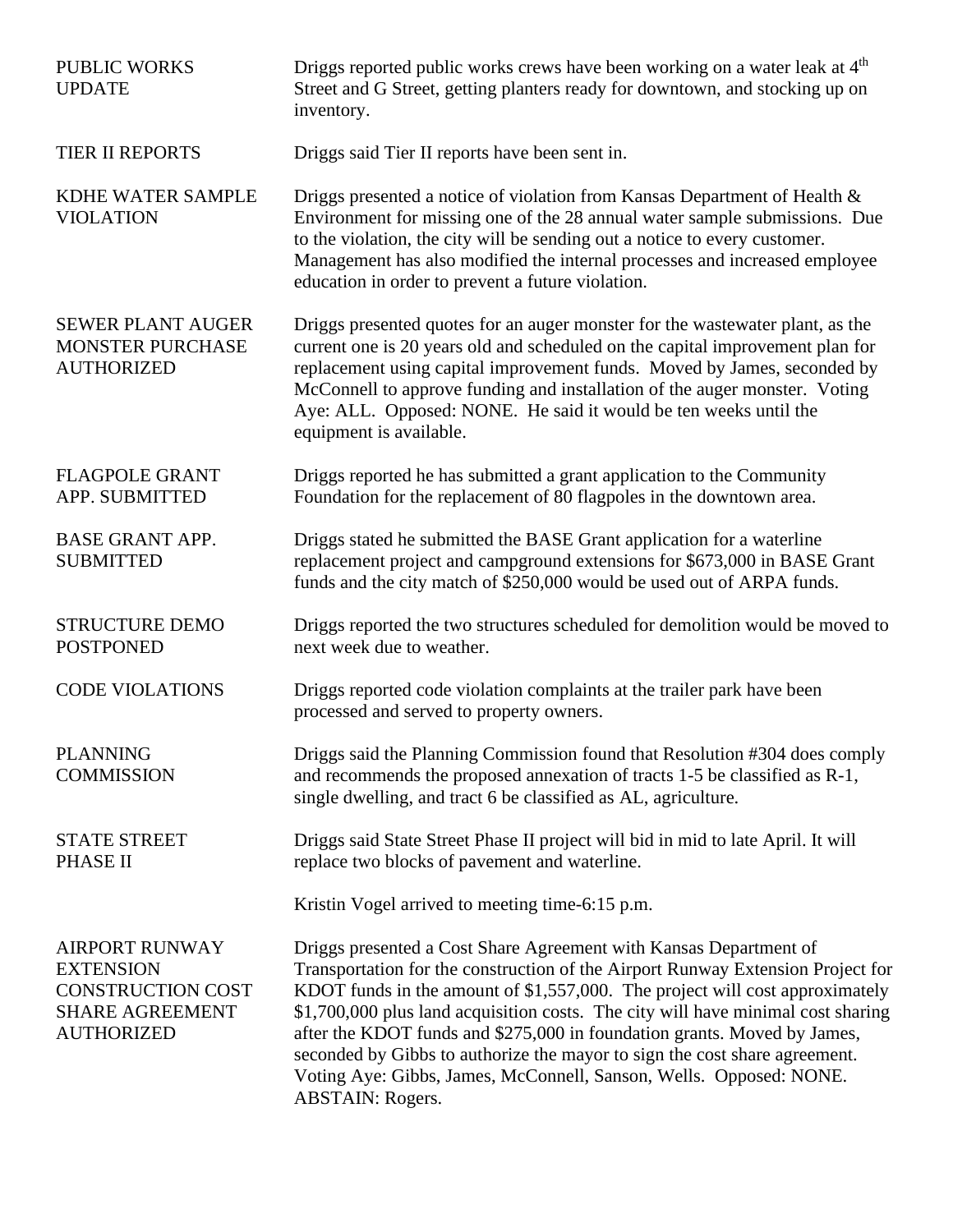| <b>KAIP FUNDS</b><br><b>AWARDED</b>                                                       | Driggs announced the city was selected for Kansas Airport Improvement<br>Program (KAIP) funding through KDOT for the replacement of aging existing<br>AWOS in the amount of \$207,900.                                                                                                                                                                                                                                                                           |
|-------------------------------------------------------------------------------------------|------------------------------------------------------------------------------------------------------------------------------------------------------------------------------------------------------------------------------------------------------------------------------------------------------------------------------------------------------------------------------------------------------------------------------------------------------------------|
| <b>SUMMER HELP</b><br><b>INTERVIEWS</b>                                                   | Driggs said summer help interviews will be next week. Anyone over age of 15<br>can apply for the lifeguard position and over the age of 16 can apply for the<br>public works position.                                                                                                                                                                                                                                                                           |
| <b>BOARD OF ZONING</b>                                                                    | Board of Zoning will meet March 29 <sup>th</sup> at 5:30 p.m. to review a special use<br>permit application.                                                                                                                                                                                                                                                                                                                                                     |
| <b>CITY WIDE CLEANUP</b>                                                                  | It was the consensus of the Council to have City-Wide Cleanup on April 25-29,<br>contingent on the landfill's approval.                                                                                                                                                                                                                                                                                                                                          |
| MOQUITO SPRAYING<br><b>SOFTWARE</b>                                                       | Gibbs asked about mosquito spraying. Driggs will get a proposal for next<br>meeting.                                                                                                                                                                                                                                                                                                                                                                             |
|                                                                                           | Rustan Ricker arrived to the meeting time-6:20 p.m.                                                                                                                                                                                                                                                                                                                                                                                                              |
| <b>WRITE OFF</b>                                                                          | It was the consensus of the Council to write-off Timothy Skipworth's utility<br>account in the amount of \$39.95, who is deceased.                                                                                                                                                                                                                                                                                                                               |
| <b>SOFTWARE</b><br><b>CONVERSION</b>                                                      | Gross reported the software conversion with Caselle continues to move forward<br>with court and cemetery modules.                                                                                                                                                                                                                                                                                                                                                |
| <b>INVESTMENTS</b>                                                                        | Gross presented the CD investment report.                                                                                                                                                                                                                                                                                                                                                                                                                        |
|                                                                                           | Richard Dietz arrived to the meeting time-6:22 p.m.                                                                                                                                                                                                                                                                                                                                                                                                              |
| PUBLIC HEARING<br><b>CONSIDERATION OF</b><br><b>ANNEXATION OF</b><br><b>CERTAIN LANDS</b> | Mayor Miles called to order the public hearing for the consideration of<br>annexation of certain lands. Mayor Miles explained that it is only a time to hear<br>comments. He said responses to each question will be published by social<br>media and the city's website later in the week. Mayor Miles explained that<br>those represented by legal counsel will not be allowed to speak and will need to<br>direct their comments to the city's legal counsel. |
|                                                                                           | Sharon Vogel, daughter of Edna Reiman, presented her thoughts, concerns, and<br>opposition to the annexation of Edna Reiman's property and the airport runway<br>extension project.                                                                                                                                                                                                                                                                              |
|                                                                                           | Leland Orr arrived to the meeting time-6:25 p.m.                                                                                                                                                                                                                                                                                                                                                                                                                 |
|                                                                                           | Kristen Vogel, granddaughter of Edna Reiman, read a letter Edna Reiman wrote<br>to the city council, in 1996, in opposition to her property being annexed.                                                                                                                                                                                                                                                                                                       |
|                                                                                           | Ron Jansonius stated he objects to Resolution #304.                                                                                                                                                                                                                                                                                                                                                                                                              |
|                                                                                           | Richard Dietz, legal counsel for Tim and Ruth Ellenberger, asked for the<br>Council to not annex tracts 1 and 2, and said they are prepared to litigate.                                                                                                                                                                                                                                                                                                         |
|                                                                                           | There were no other comments. Mayor Miles closed the public hearing and<br>resumed the regular City Council meeting.                                                                                                                                                                                                                                                                                                                                             |